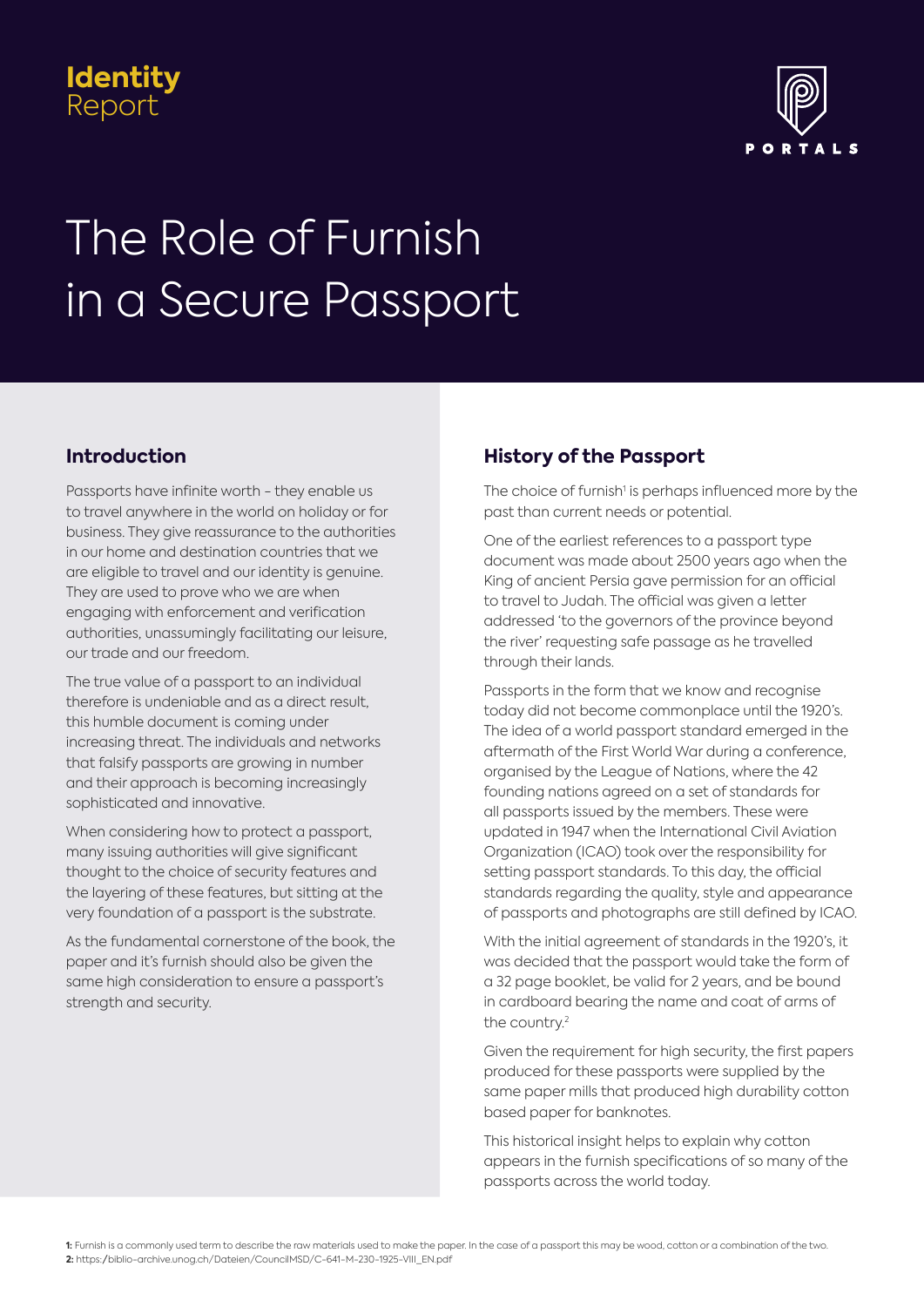## **Specifying the Right Furnish**

The use of cotton in banknotes is still very important because they need to meet very high strength and durability requirements. A banknote must survive the rigours of circulation, folding, creasing and being passed from person to person over several months or even years.

This is not the case for a passport.

Passport paper is protected from everyday wear and tear by the collation of multiple sheets and the book cover. It is normally stored safely by the owner and will only be handled and used for a limited number of times during its life. There is not the requirement for the same degree of durability that a cotton furnish can provide and indeed it could be argued that this is a weakness in such a document.

A passport is faced with many different security threats whereas a banknote is primarily subjected to counterfeiting. Document verification agencies around the world report that falsification or alteration of the personal details page or information on visa pages is far more prevalent than counterfeiting; therefore, passports must provide clear and overt evidence of tampering or ink removal.

In recent years, many of the larger passport issuers around the world have adapted the specification of the paper in their booklets as a result of this knowledge and understanding, reducing or eliminating the cotton content altogether, whilst also improving the book's overall performance and fit for purpose.

It should be noted that many of these passports now contain 100% Chemical Wood Pulp whilst maintaining a ten-year validity, confirming the durability of this substrate over the life of any passport.

The final decision on substrate specification remains firmly with the passport issuing authorities. They need to select the optimal furnish best suited to their passport needs and requirements. A full understanding of how the furnish can impact the characteristics of the paper before a substrate's specification can be defined is very important.

Although Portals recommend that 100% woodpulp is used for passport papers we appreciate that some customers may require cotton content because their particular specifications may demand it. Portals also recognise that changing the specification for an established passport paper is not an easy task for some customers. In such cases, Portals has the ability and capacity to add cotton as a customer requires.



## **How does Furnish Enhance Security?**

Portals are seeing a growing trend to move towards a 100% wood pulp furnish or a blend with wood pulp as the predominant constituent for passport substrates. This brings several advantages, including an opportunity to enhance the security of the passport.

#### **Watermark Clarity**

*A mould-made watermark is recognised as the most secure, but its presence alone is not the solution. It must have high clarity and be easily recognised. This is best achieved with the shorter fibres of wood pulp.*

Our relationships with border force authorities around the world tell us that the watermark remains the first point of reference when questioning the validity of a passport and therefore, public recognition, along with easy of understanding and familiarity are crucial factors. The easier it is to see, the easier it is to verify.

The furnish is highly relevant to the clarity, detail and tonality of the watermark. In short, paper is made from the intertwining of cellulose fibres into a continuous sheet. When producing a high quality watermark, shorter fibres allow for greater tonal variation and therefore intrinsic detail. In this respect, wood pulp allows papermakers more scope to achieve detailed watermark clarity and therefore, enhanced security.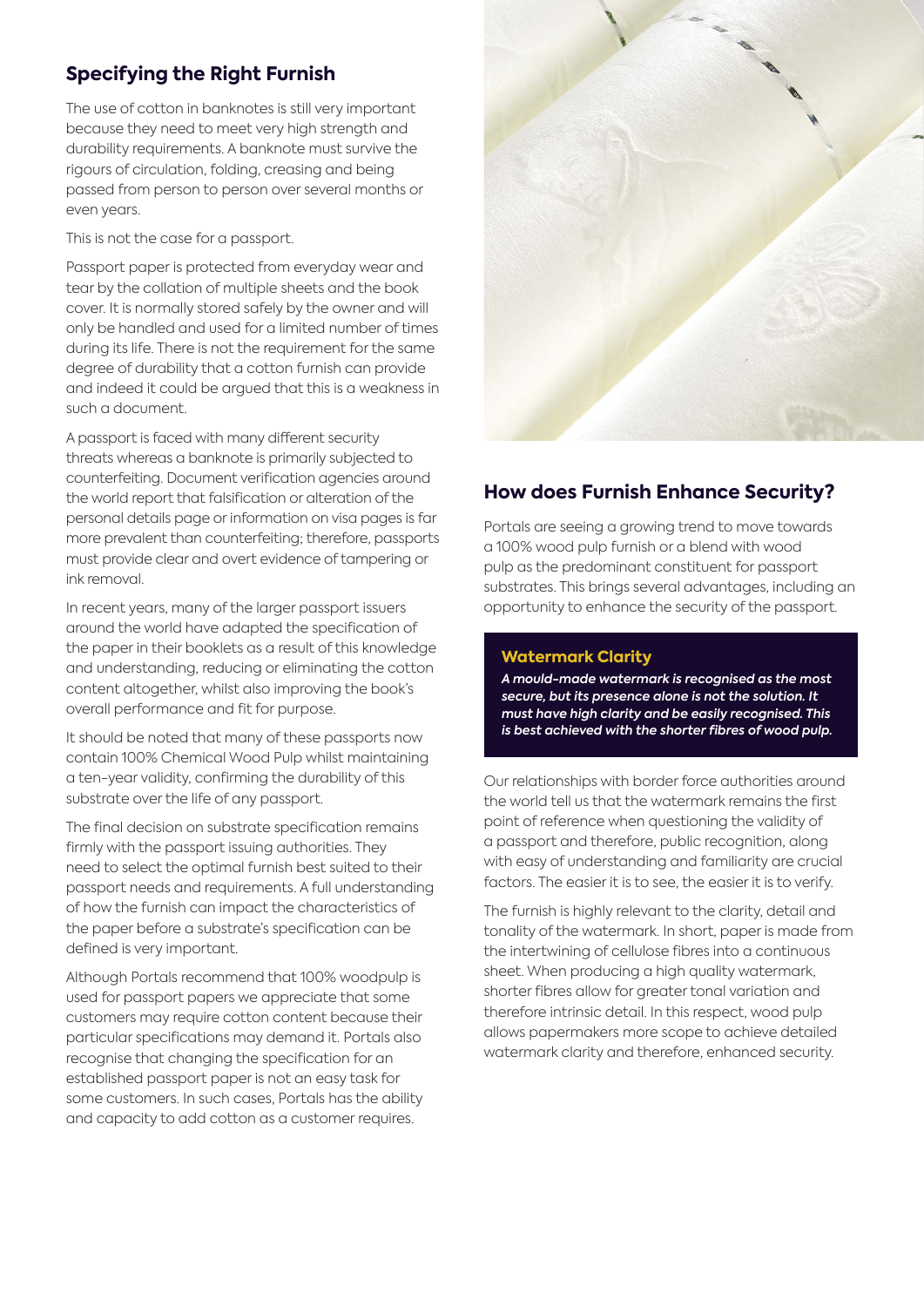As a final note on this point, the watermark created by the cylinder mould process is recognised as being the most secure available and despite developments in counterfeiting techniques, the three dimensional multi-tonal watermark remains virtually impossible to replicate. The effectiveness of cylinder mould watermarking clarity is justified by Interpol's recommendation to include the feature in a passport because the clearer and more identifiable is the watermark, the harder it is for the counterfeiter to replicate.

#### **Fragility is strength**

*If the personal or issuance details of a passport have been altered, this should be easy to identify from the disturbance of paper fibres at the site of the alteration.The shorter fibres of wood pulp are less tightly bonded within the paper and more easily disturbed.*

Document fraud experts state that the most common forging technique is to alter a genuine passport.

Usually the personal details such as the image of the holder or the passport issuance details are the prime point of attack. The original data is removed by physical or chemical ablation to be replaced by a new image or data.

Other modes of altering a passport include removing a visa to be reused elsewhere or alteration or removal of an ink stamp to amend a travel history.

The paper therefore needs to evidence the damage or disturbance of fibres that occurs when a forger attempts to remove or amend anything on or within the paper.

The shorter the fibres within the paper, the more damage is evident to the surface of the sheet and the more obvious any tamper becomes.



#### **Environmental impact**

*Wood pulp is more environmentally stable than cotton, making it the material of choice for the more environmentally conscious buyer.*

In a world where our environmental footprint is of increasing concern, we see customers paying closer attention to this.

Tenders are including more requirements aimed at helping buyers to understand the environmental impacts of their choices.

Cotton, while a by-product of the textile industry is deemed to be more harmful to the environment than the managed growth of hard and softwood trees.

Wood pulp today is widely available from accredited sustainable sources with high levels of traceability and assured, high-quality supplies.

#### **Cost stability**

*The stability of costs for wood pulp versus cotton makes it more attractive in the long term.*

Through our long history in sourcing both cotton and wood pulp, we know that wood pulp is more cost efficient and is readily available. This creates an environment of stable pricing.

Historically cotton in its raw form has experienced a wide fluctuation in raw material cost.

The lower and more stable costs for wood pulp allows a more confident approach to multi-year pricing, which is often the requirement for passport contracts.

#### **Furnish blend**

*With the inclusion of wood pulp to the furnish, paper manufacturers are able to delicately control and balance this blend to ensure both durability and exceptional watermark clarity are met.*

When we refer to wood pulp, we are in fact talking about a blend of hardwood and softwood fibres – each with their own, unique characteristics. Hardwood fibres tend to be shorter and more flexible which help to accentuate watermark details, whereas softwood fibres are longer, enhancing paper strength and durability.

This ability to control the ratio of fibres in wood pulp allows the paper maker to meet the specifications necessary for most security paper-based products, all of which have differing use cases and life expectancies.